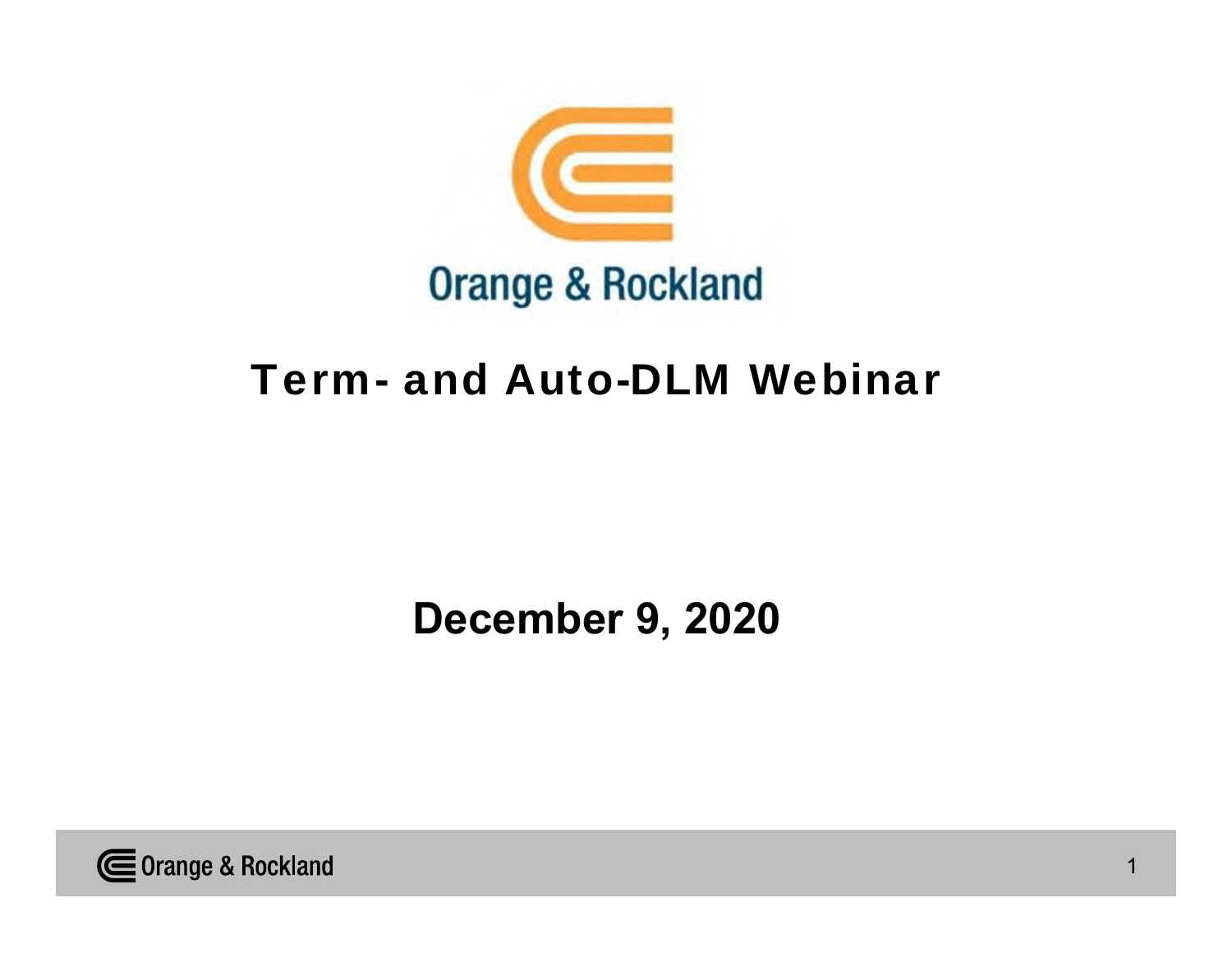# Agenda

- Competitive Procurement Framework
- Term- and Auto-DLM Programs
- Application Process and Schedule
- Evaluation and Contracts
- Customer Eligibility and Metering Requirements
- Customer Enrollment
- Performance Evaluation and Payments
- Contract Transfers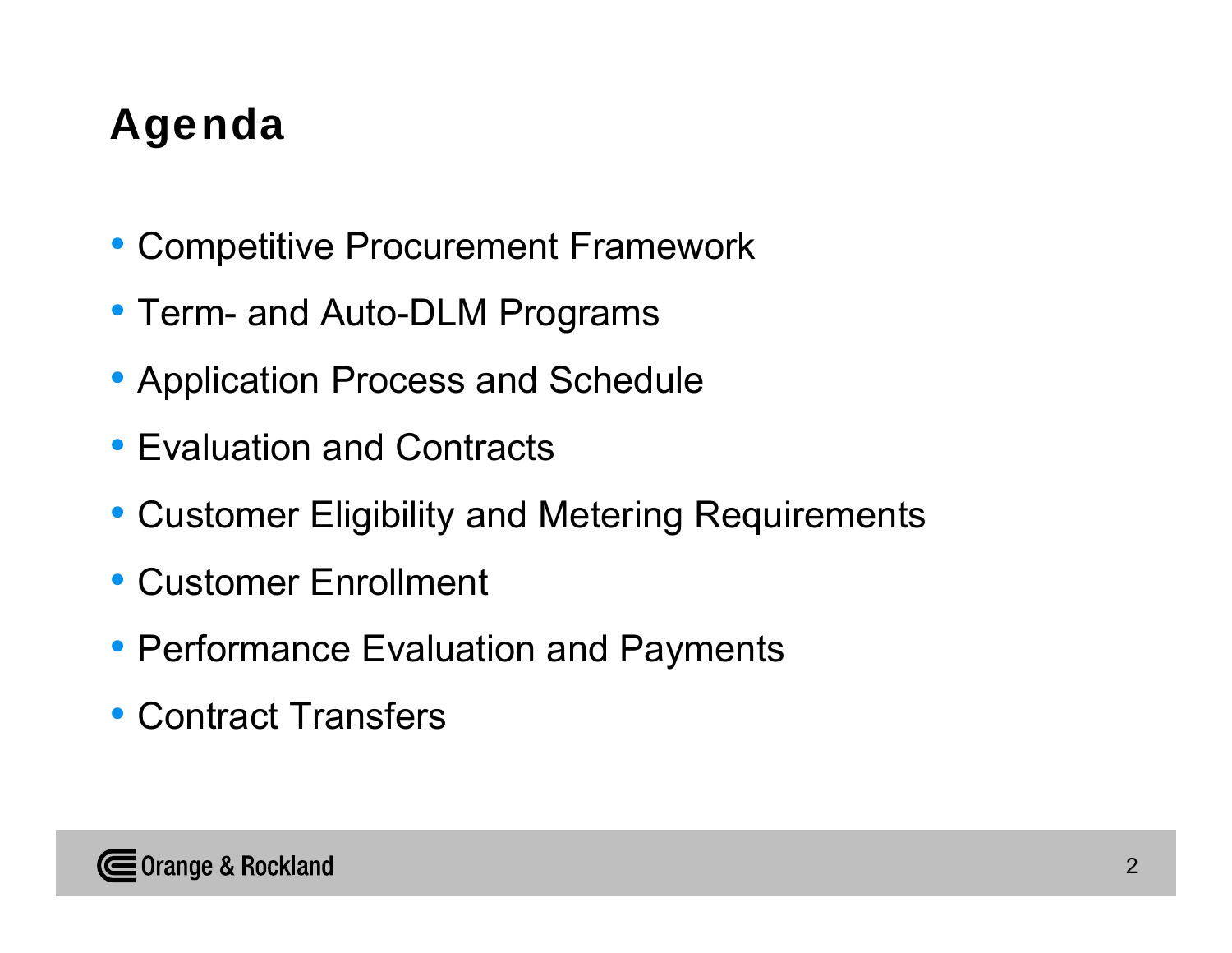## Competitive Procurement Framework Long Term Contracts for DR Resources

- Contracts are awarded through a Request for Proposal (RFP) process
- Participants can seek 3-5 year contracts
- Capability Period for both programs is May 1 through September 30
- Bidders provide a single per kW Incentive Rate bid for each program which determines annual per kW compensation
- Once clearing bids are determined, Participants are given the chance to accept or reject a contract including all clearing bids
- Performance standards are more demanding than for CSRP and DLRP
- For this year only, the Procurement will be for both 2021 and 2022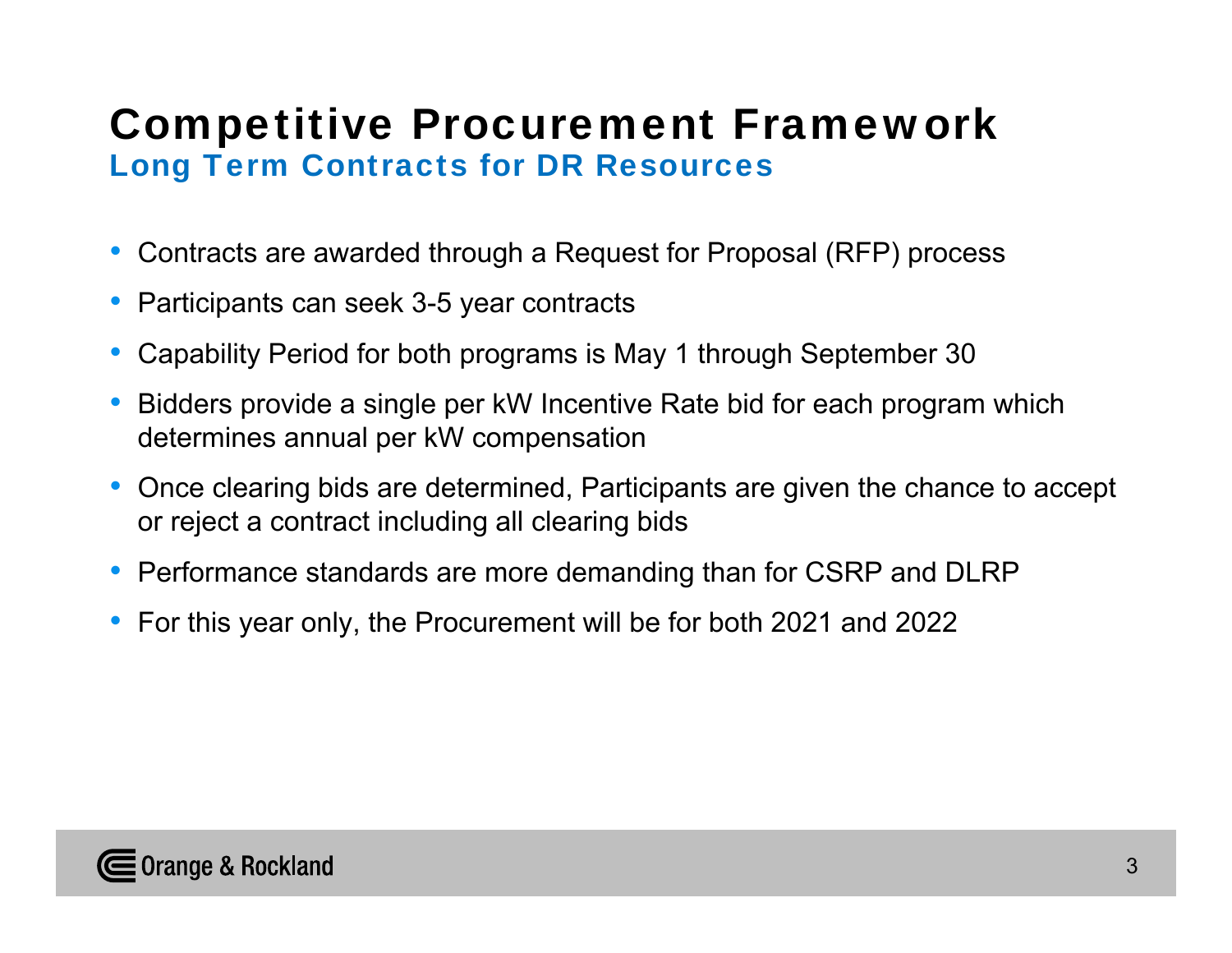## Term – DLMKey Features

- Purpose: Day ahead peak shaving (Similar to CSRP)
- System wide activation
	- Can activate at 88% of forecasted system peak
	- Will activate at 92% of forecasted system peak
	- 4-hour Call Windows as determined by Company (3pm 7pm)
- 21-hour notifications
- Dual Participation with DLRP allowed
- One-hour test events

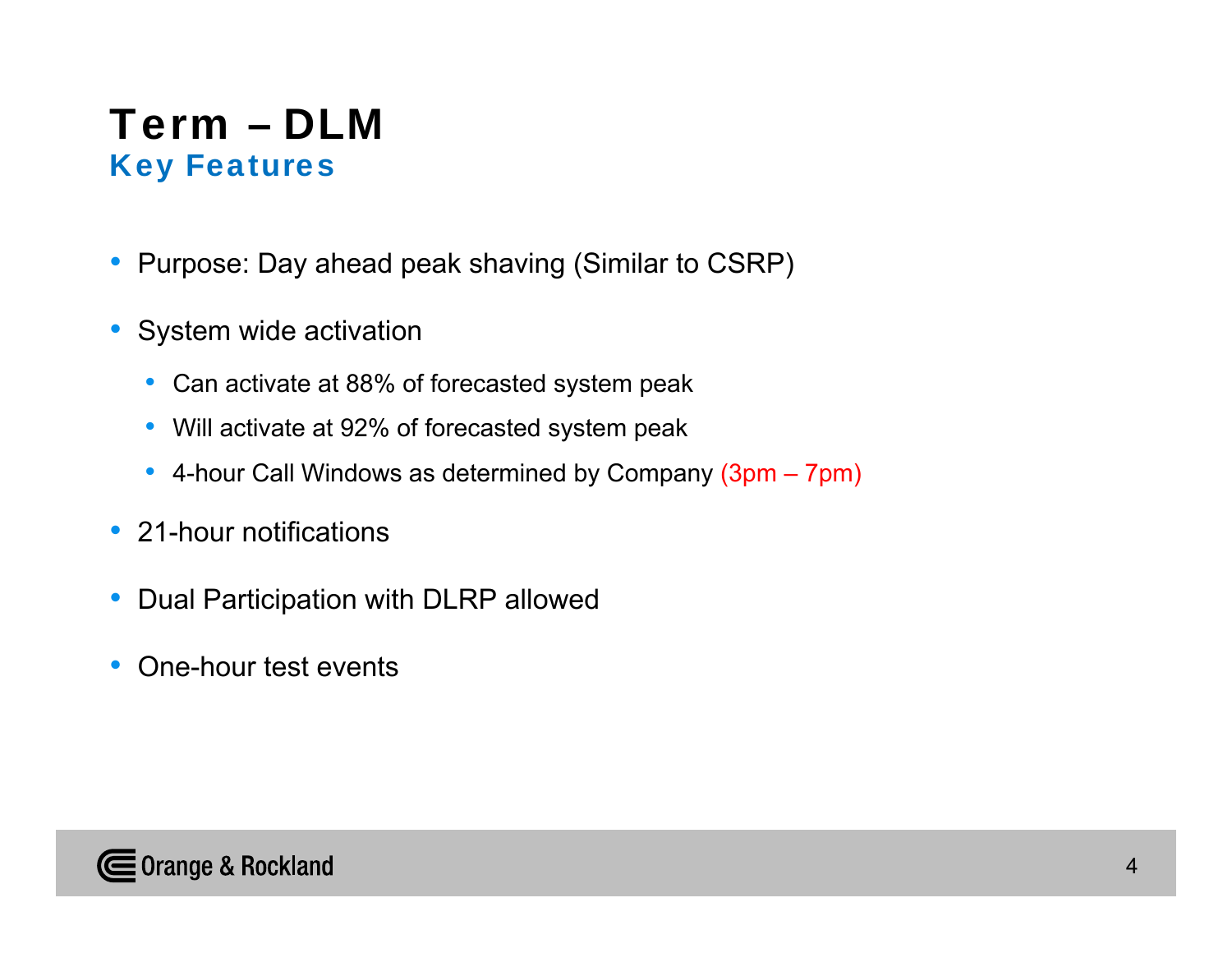## Auto – DLMKey Features

- Purpose: Peak shaving and Reliability
- Participates in Term-DLM in addition to Auto-DLM Events
- System wide and/or Tier 2 locations
	- 10 min. notifications
- Cannot participate in CSRP or DLRP
- 7 days a week program
- Four-hour events, one-hour test events

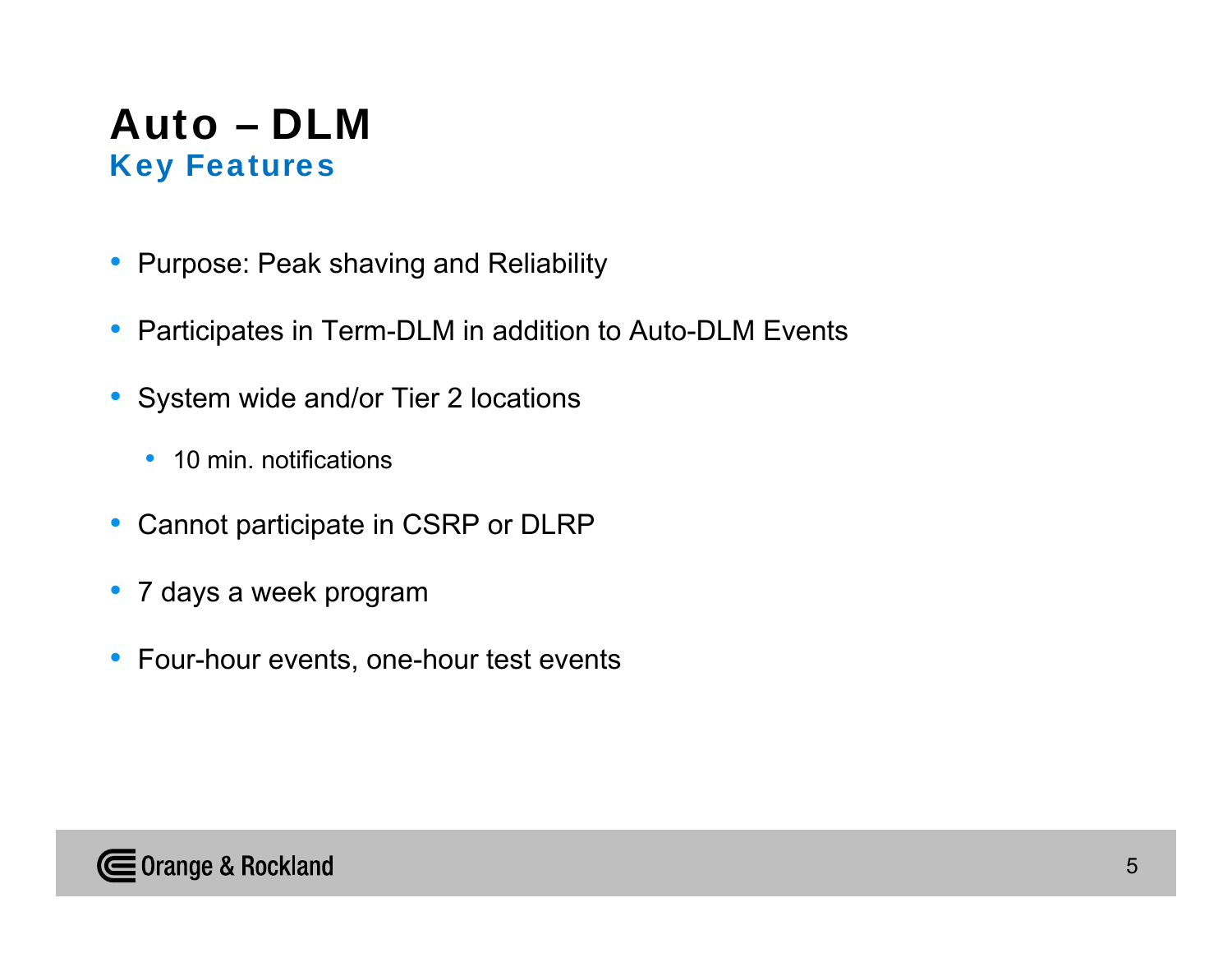#### Term – and Auto-DLM Programs Customer Eligibility Overview

- 1) Customer Accounts cannot enroll in both Term- and Auto-DLM
- 2) Customer Accounts enrolled in Term-DLM may not enroll in CSRP, but CAN enroll in DLRP
- 3) Customer Accounts enrolled in Auto-DLM may not enroll in CSRP or DLRP
- 4) Customers participating in Term- or Auto-DLM must forgo DRV and LSRV payments **for as long as the Aggregator or Direct Participant's contractual obligation**
- 5) Net Energy Metering Customers may not enroll in Term- or Auto-DLM
- 6) Customers enrolling for the 2021 Capability Period must have Account numbers or be in the O&R Interconnection Queue
- 7) Customers already under contract for Non-Wires Solutions projects cannot participate in Termor Auto-DLM
- 8) Term- or Auto-DLM may bid additional Load Relief capacity into future Non-Wires Solutions projects
- 9) Diesel generators are forbidden to participate in Term- or Auto-DLM
- 10) All other customers relying on generation to provide Load Relief must meet permit and emissions requirements

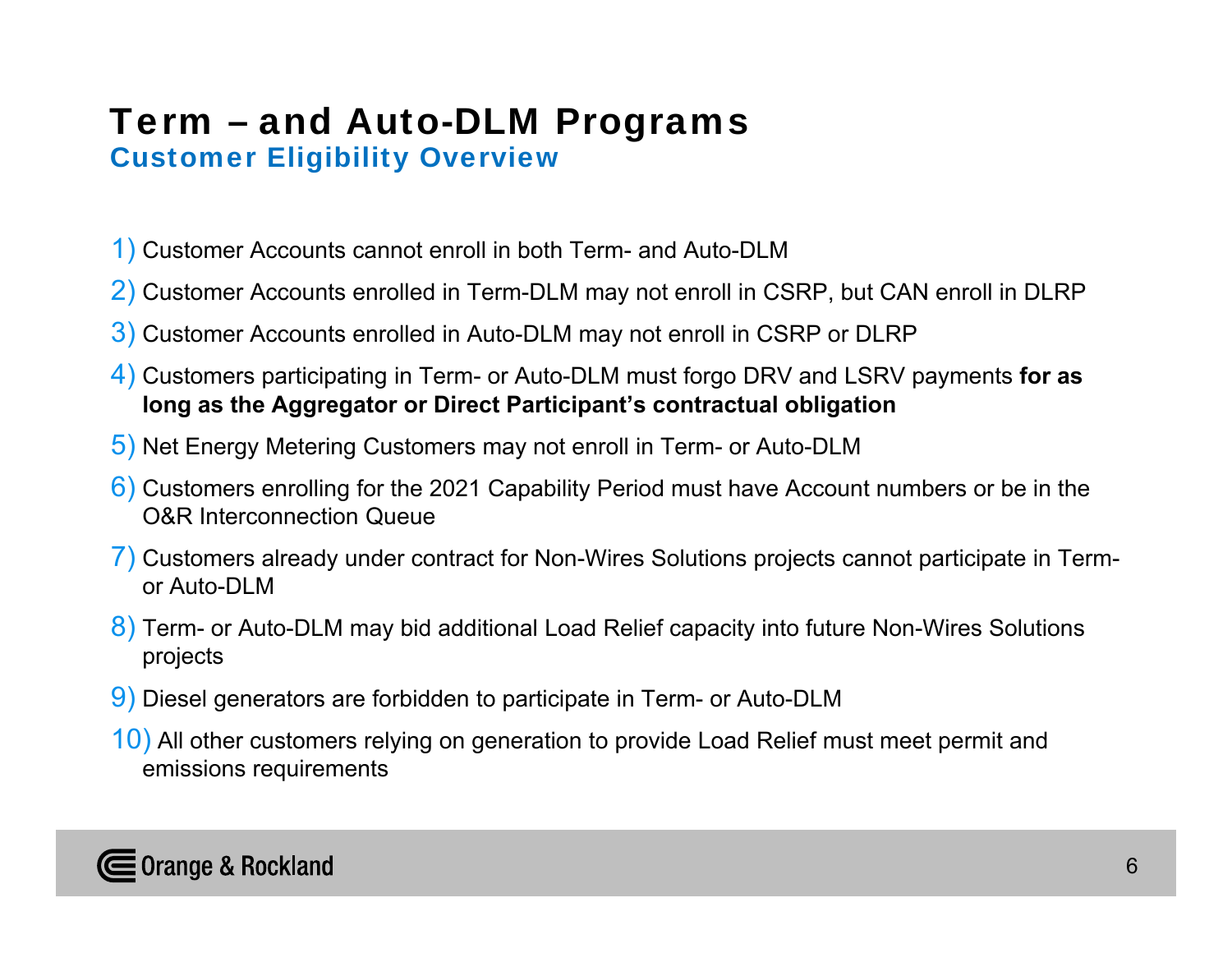## Application Process and Schedule Key Dates

|                                                                                  | <b>Dates for</b>            | <b>Dates for</b>          |  |
|----------------------------------------------------------------------------------|-----------------------------|---------------------------|--|
| <b>Milestones</b>                                                                | 2021 Vintage Year           | 2022 Vintage Year         |  |
| 1 Release RFP                                                                    | Monday, November 30, 2020   |                           |  |
| 2 Webinar                                                                        | Wednesday, December 9, 2020 |                           |  |
| 3 Applicants submit clarification<br>questions                                   | Friday, December 11, 2020   |                           |  |
| 4 Responds to clarification questions                                            |                             | Friday, December 18, 2020 |  |
| Deadline for Aggregator enablement in<br>Oracle & Applicants to express interest | Monday, January 4, 2021     |                           |  |
| 6 RFP response deadline                                                          | Friday, January 15, 2021    |                           |  |
| 7 RFP award/notification                                                         | Friday, February 12, 2021   |                           |  |
| 8 Contract execution date                                                        | Friday, February 26, 2021   |                           |  |
| 9 Early Exit Fee exercise & payment due                                          | <b>NA</b>                   | Monday, November 1, 2021  |  |
| 10 Enrollment deadline                                                           | Thursday, April 1, 2021     | Friday, April 1, 2022     |  |
| 11 Capability Period start                                                       | Saturday, May 1, 2021       | Sunday, May 1, 2022       |  |

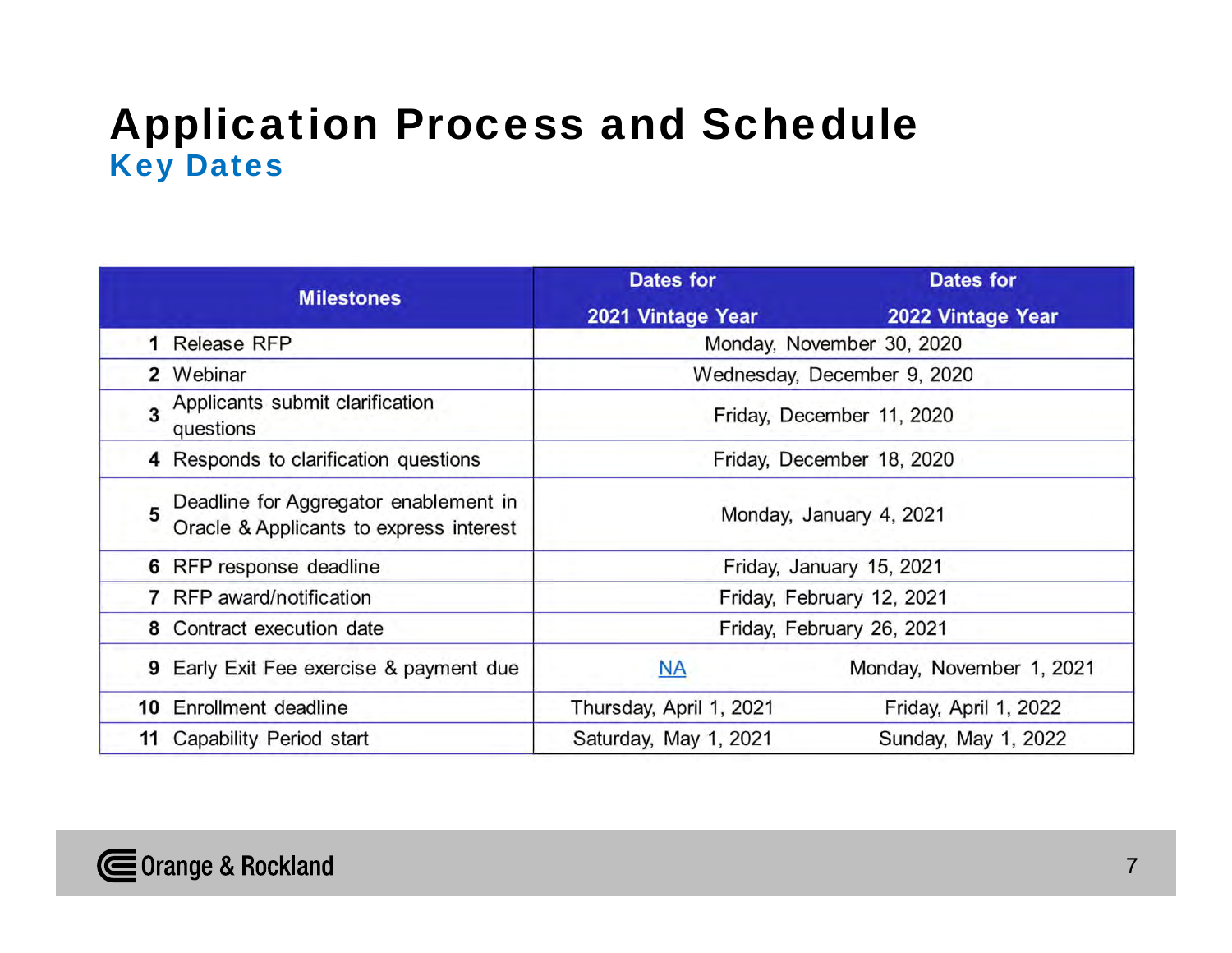- Applications will contain one Aggregation, which is a bid to provide a quantity of Load Relief
- Aggregations must specify
	- 1) Whether this is a Term- or Auto-DLM Aggregation
	- 2) Amount of Load Relief the Aggregation will supply in kW, broken up between Tier 1 and Tier 2 -> If accepted this becomes the Cleared Quantity
	- 3) The per kW Incentive Rate an Aggregation is seeking
	- 4) Desired contract length from 3-5 years
	- 5) Vintage Year (2021 or 2022)
- An Aggregation must have a minimum of 50 kW
- Separate submissions for the Term- and Auto-DLM Programs and for Vintage Years 2021 and 2022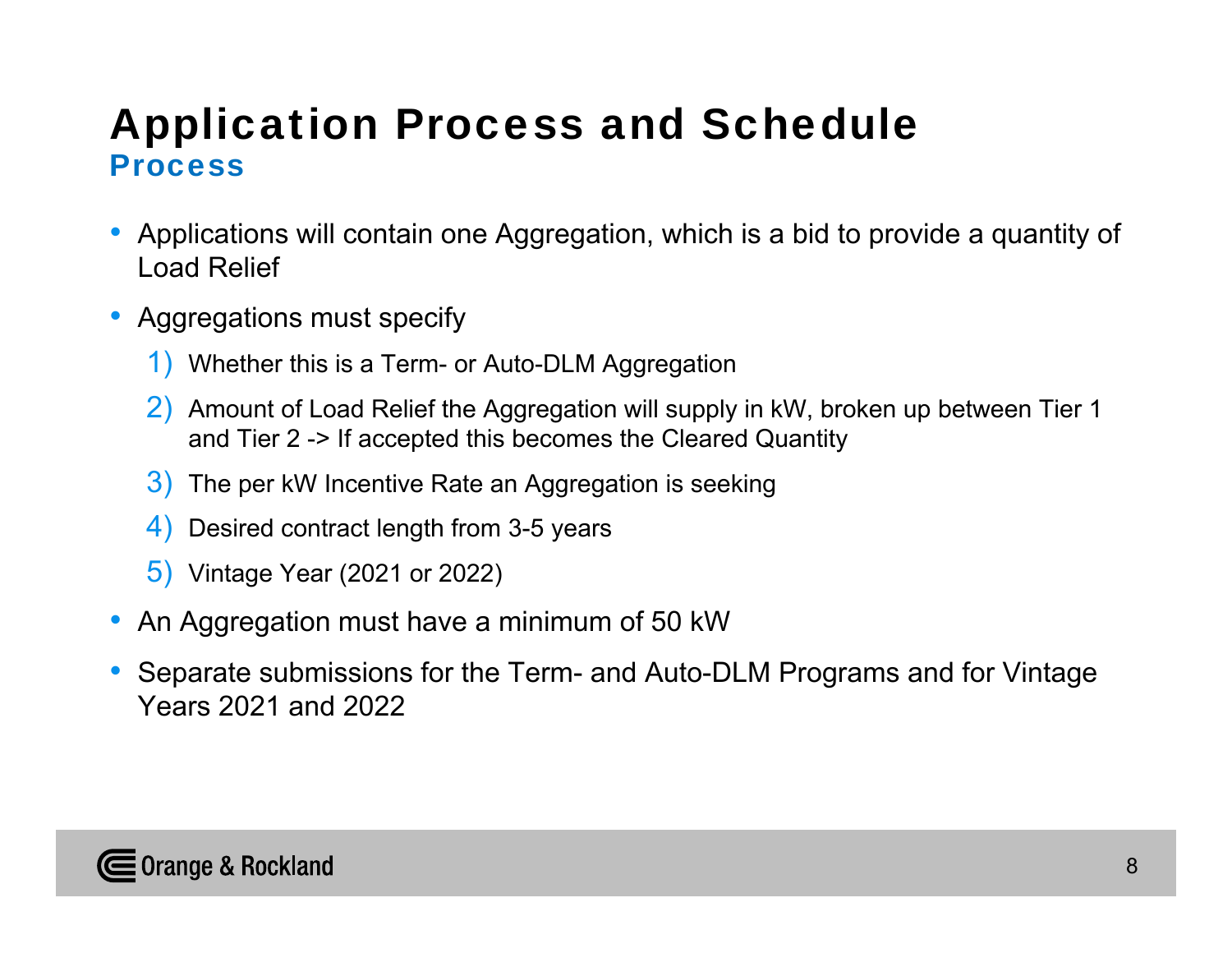## Application Process **Example**

| Program                      | <b>Monthly per kW</b><br><b>Incentive Rate</b><br>(Fixed) |      | <b>Annual per kW Annual Reservation</b><br><b>Incentive Rate Payment with 100%</b><br><b>Performance</b> |
|------------------------------|-----------------------------------------------------------|------|----------------------------------------------------------------------------------------------------------|
| <b>CSRP</b>                  | \$3                                                       |      | $$3 \times 5$ months = \$15                                                                              |
| $CSRP + DLRP$ $$3 + $5 = $8$ |                                                           |      | $$8 \times 5$ months = \$40                                                                              |
| Term-DLM                     |                                                           | \$20 | \$20                                                                                                     |
| Auto-DLM                     |                                                           | \$50 | \$50                                                                                                     |

•Note: These values are for explanatory purposes only and do not imply clearance prices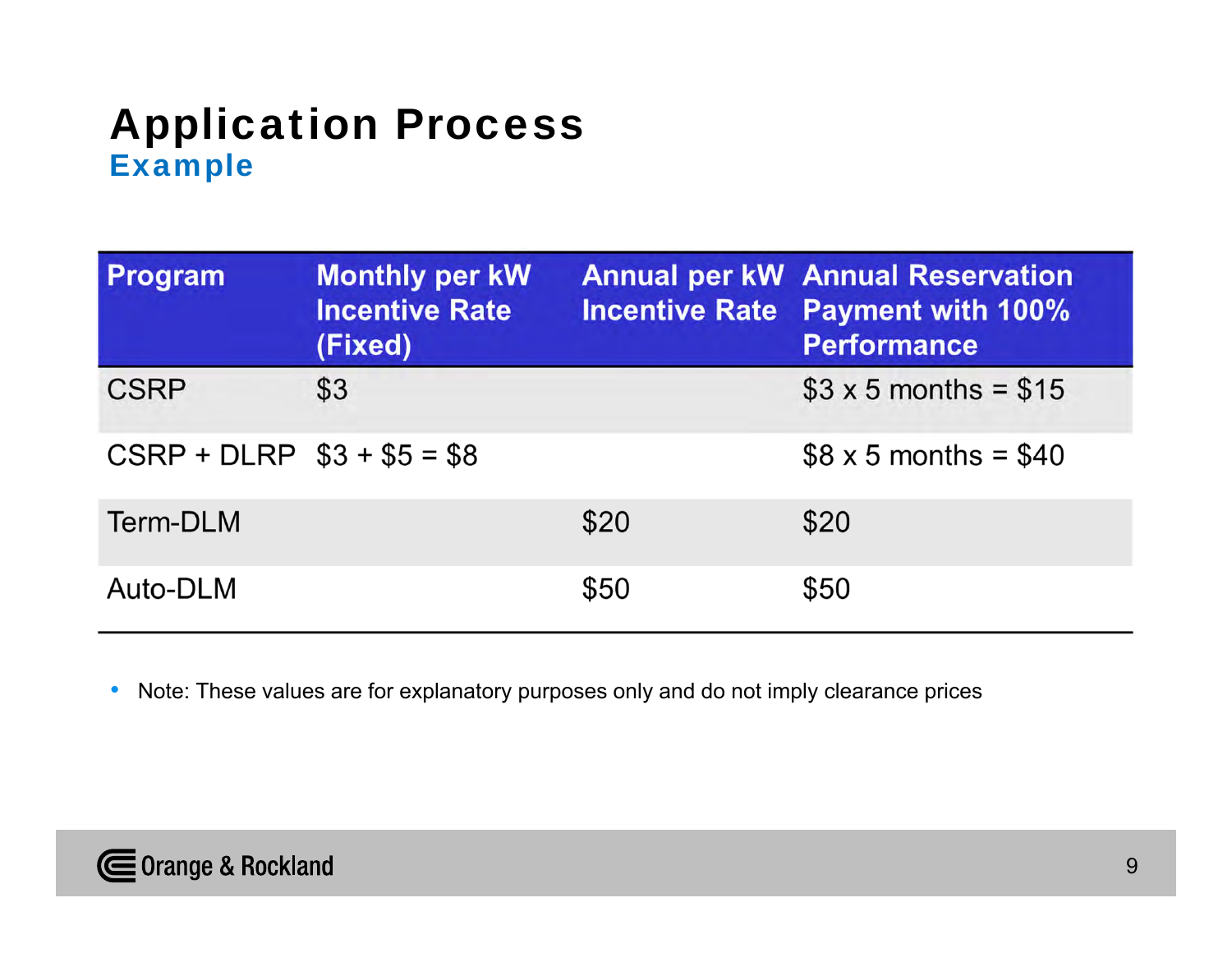| 12/9   | O&R Hosts Webinar on 12/9/2020. O&R will collect questions from the<br>Webinar. Applicants should submit any additional questions to Supply<br>Chain representative, Lauren Armely: armelyl@coned.com. |
|--------|--------------------------------------------------------------------------------------------------------------------------------------------------------------------------------------------------------|
|        |                                                                                                                                                                                                        |
| 12/18  | O&R will consolidate all questions and post responses to the DLM RFP<br>Website, by 12/18/2020. After which, no additional questions will be<br>accepted.                                              |
|        |                                                                                                                                                                                                        |
| 1/4    | Applicants must be enabled within Oracle AND have expressed interest<br>in bidding to Lauren Armely by 1/4/2021 to participate in RFP.                                                                 |
|        |                                                                                                                                                                                                        |
| $1/15$ | Applicants must submit completed RFP Proposal(s) via O&R's Oracle<br>Supplier Portal by 1/15/2021.                                                                                                     |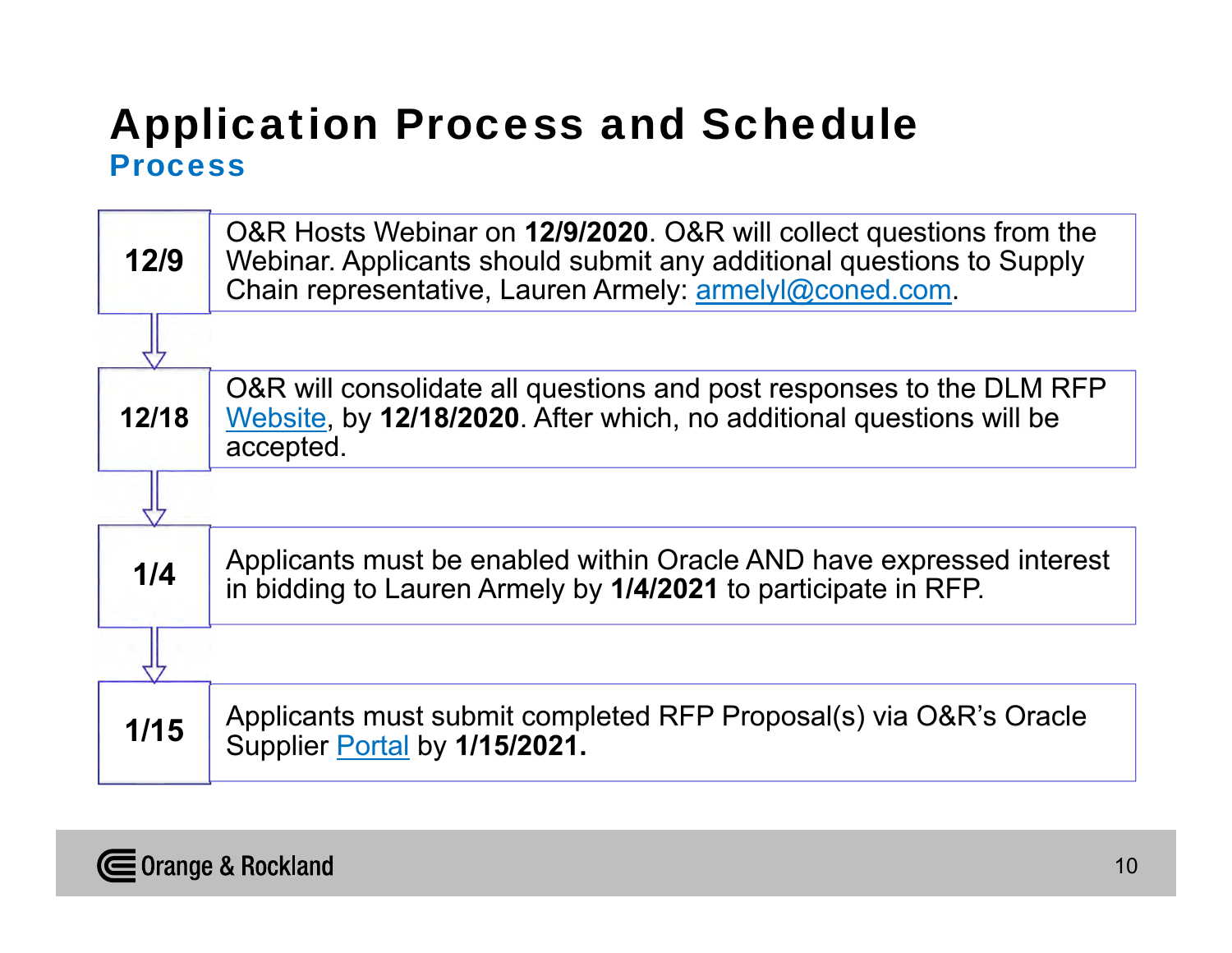- January 4, 2021 Important Deadlines for RFP Participation
	- **Must be enabled in Oracle and formally express interest in participating**
	- **Oracle Enablement:**
		- Please use Internet Explorer to log into the Oracle iSupplier Homepage.
			- iSupplier Website
			- iSupplier User Guide
		- Log-in
			- **Username** (Your email address in all capital letters)
			- **Case-sensitive password** (included in workflow mailer).
			- If there are issues with the password, please click on  $\epsilon$ 
				- login assistance' to reset it. A new workflow mailer will be sent
				- to your email address.
			- **Formally Express Interest:**
		- Applicants must email O&R's Supply Chain representative,
			- Lauren Armely, via email: armelyl@coned.com

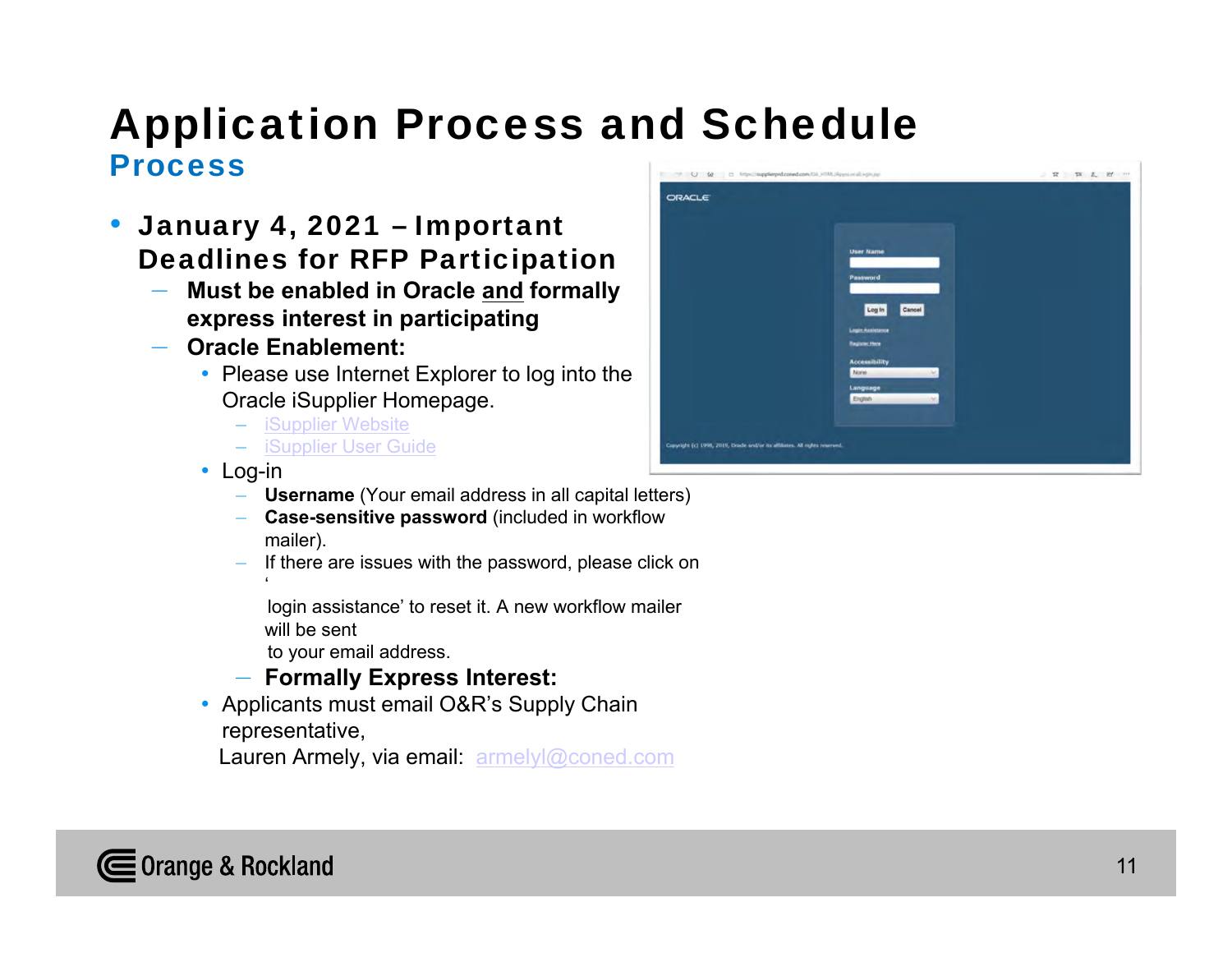| 1/15 | Applicant will submit RFP Proposal(s) by 1/15/2021 for each applicable<br>Vintage Year (2021/2022) detailing proposed Tiers, Load Relief,<br>Duration & Pricing.                                                                                |
|------|-------------------------------------------------------------------------------------------------------------------------------------------------------------------------------------------------------------------------------------------------|
|      |                                                                                                                                                                                                                                                 |
| 2/12 | O&R will evaluate bid submissions, and clear competitively priced<br>Aggregations. O&R will summarize which Aggregations clear, and which<br>have not cleared, and notify bidders of RFP Award by 2/12/2021.                                    |
|      |                                                                                                                                                                                                                                                 |
| 2/26 | O&R will send back to Applicant accepted Aggregations for each given<br>Vintage Year. Should Applicant accept or reject the award, they will do<br>so in a manner established by O&R. Applicant must provide executed<br>contract by 2/26/2021. |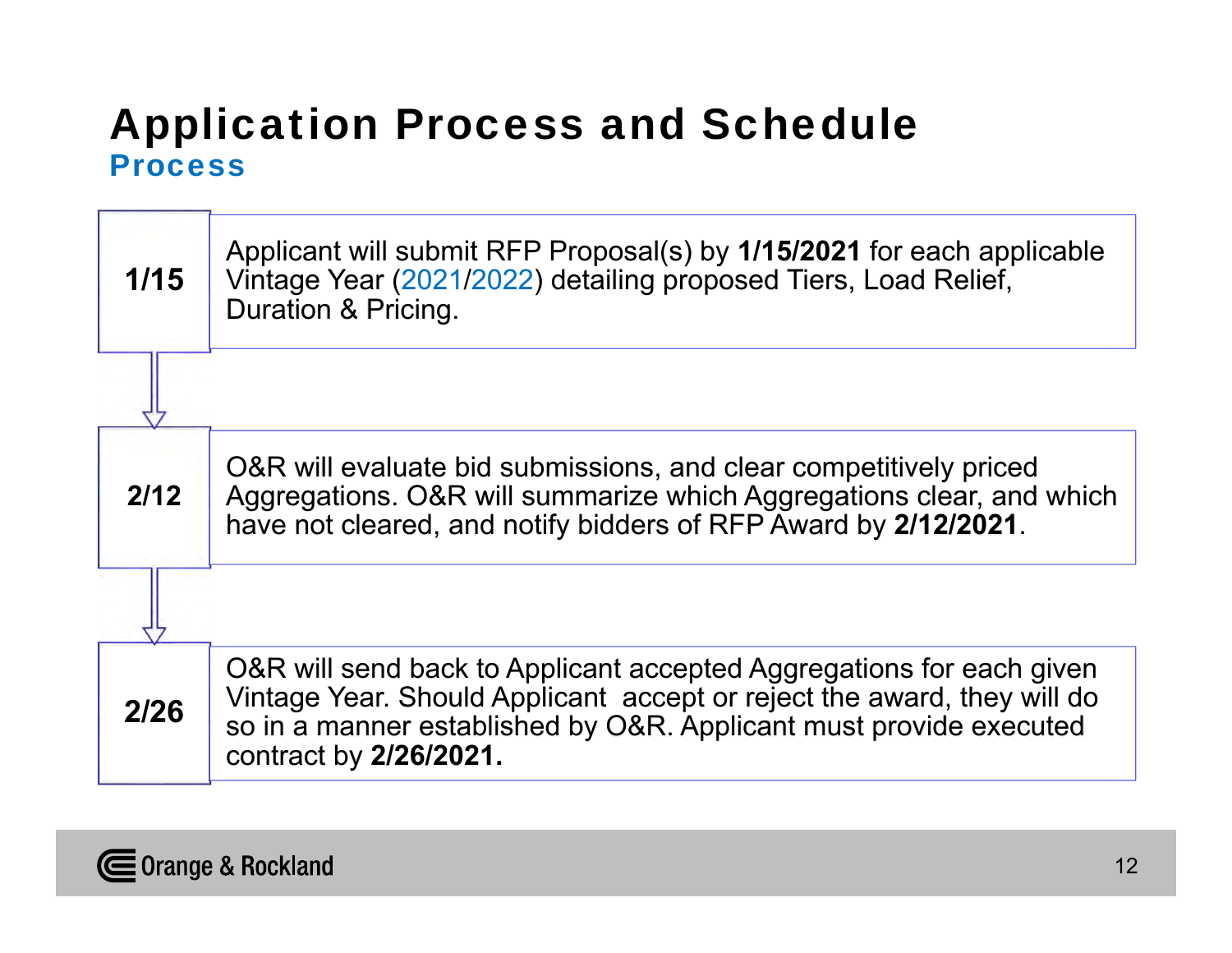## Application Process and Schedule Submission Form

| DLM APPLICANT PROPOSAL SUMMARY TEMPLATE - VINTAGE YEAR 2021 |  |  |  |  |  |
|-------------------------------------------------------------|--|--|--|--|--|
| INSTRUCTIONS TO APPLCANTS: INPUT INTO YELLOW CELLS ONLY.    |  |  |  |  |  |
| Applicant Submission For                                    |  |  |  |  |  |
| Applicant Name & Title                                      |  |  |  |  |  |
|                                                             |  |  |  |  |  |

| Applicant Name & Title                          |   |
|-------------------------------------------------|---|
| <b>Company Legal Name</b>                       |   |
| Applicant Email                                 |   |
| Applicant Phone Number                          |   |
| Agreement Signature Email                       |   |
| Agreement Signature Phone Number                |   |
| <b>Applicant Submission Name</b>                |   |
| <b>Applicant Initials</b>                       |   |
| Total Pledged Load Relief (kW) in 2021 Term-DLM | O |
| Total Pledged Load Relief (kW) in 2021 Auto-DLM | O |

- Two separate Excel files "DLM Applicant Proposal Summary Template" for each Vintage Year.
	- Three tabs within, including a cover sheet, Term-DLM proposal sheet, and Auto-DLM proposal sheet.
	- **Please read the instructions in red.**
	- **Only yellow cells can be changed.**

| TERM-DLM PROPOSAL - VINTAGE YEAR 2021                                                                                                                                                                                          |                                                                                                   |  |  |                                                                                                                                          |                                                                                                                                                                           |  |
|--------------------------------------------------------------------------------------------------------------------------------------------------------------------------------------------------------------------------------|---------------------------------------------------------------------------------------------------|--|--|------------------------------------------------------------------------------------------------------------------------------------------|---------------------------------------------------------------------------------------------------------------------------------------------------------------------------|--|
|                                                                                                                                                                                                                                | <b>INSTRUCTIONS TO APPLCANTS: INPUT INTO YELLOW CELLS ONLY.</b>                                   |  |  |                                                                                                                                          |                                                                                                                                                                           |  |
| One bid per program, no subaggregations.                                                                                                                                                                                       |                                                                                                   |  |  |                                                                                                                                          |                                                                                                                                                                           |  |
|                                                                                                                                                                                                                                |                                                                                                   |  |  | Total Proposed Price (\$/kW) is one final number, not broken up by Tier. Number should be representative of annual payment, not monthly. |                                                                                                                                                                           |  |
|                                                                                                                                                                                                                                | All quantities, including load relief kW and \$/kW should be rounded to the nearest whole number. |  |  |                                                                                                                                          |                                                                                                                                                                           |  |
| Duration must be between 3-5 years                                                                                                                                                                                             |                                                                                                   |  |  |                                                                                                                                          |                                                                                                                                                                           |  |
|                                                                                                                                                                                                                                |                                                                                                   |  |  |                                                                                                                                          | Load Relief Area (TIER) Pledged Load Relief (kW) Proposed Price (\$/kW) Duration (Years) TOTAL POTENTIAL ANNUAL COMPENSATION (\$/kW) TOTAL POTENTIAL COMPENSATION (\$/kW) |  |
| TIER <sub>1</sub>                                                                                                                                                                                                              |                                                                                                   |  |  |                                                                                                                                          |                                                                                                                                                                           |  |
| TIER <sub>2</sub>                                                                                                                                                                                                              | \$0<br>\$0                                                                                        |  |  |                                                                                                                                          |                                                                                                                                                                           |  |
| <b>Total</b>                                                                                                                                                                                                                   |                                                                                                   |  |  |                                                                                                                                          |                                                                                                                                                                           |  |
| TIER LINK: https://www.oru.com/en/save-money/rebates-incentives-credits/incentives-for-business-customers/demand-response-incentives/demand-response-incentives/demand-response-incentives/permand-response-incentives-payment |                                                                                                   |  |  |                                                                                                                                          |                                                                                                                                                                           |  |
|                                                                                                                                                                                                                                |                                                                                                   |  |  |                                                                                                                                          |                                                                                                                                                                           |  |

|                                 | <b>AUTO-DLM PROPOSAL - VINTAGE YEAR 2021</b>                                                                                                                                       |                                                                                                   |  |  |                                                                                                                                          |  |  |  |
|---------------------------------|------------------------------------------------------------------------------------------------------------------------------------------------------------------------------------|---------------------------------------------------------------------------------------------------|--|--|------------------------------------------------------------------------------------------------------------------------------------------|--|--|--|
|                                 | <b>INSTRUCTIONS TO APPLCANTS: INPUT INTO YELLOW CELLS ONLY.</b>                                                                                                                    |                                                                                                   |  |  |                                                                                                                                          |  |  |  |
|                                 | One bid per program, no subaggregations.                                                                                                                                           |                                                                                                   |  |  |                                                                                                                                          |  |  |  |
|                                 |                                                                                                                                                                                    |                                                                                                   |  |  | Total Proposed Price (\$/kW) is one final number, not broken up by Tier. Number should be representative of annual payment, not monthly. |  |  |  |
|                                 |                                                                                                                                                                                    | All quantities, including load relief kW and \$/kW should be rounded to the nearest whole number. |  |  |                                                                                                                                          |  |  |  |
|                                 | Duration must be between 3-5 years                                                                                                                                                 |                                                                                                   |  |  |                                                                                                                                          |  |  |  |
|                                 | Load Relief Area (TIER) Pledged Load Relief (kW) Proposed Price (\$/kW) Duration (Years) TOTAL POTENTIAL ANNUAL COMPENSATION (\$/kW) TOTAL POTENTIAL CONTRACT COMPENSATION (\$/kW) |                                                                                                   |  |  |                                                                                                                                          |  |  |  |
| TIER <sub>1</sub>               |                                                                                                                                                                                    |                                                                                                   |  |  |                                                                                                                                          |  |  |  |
| \$0<br>\$0<br>TIER <sub>2</sub> |                                                                                                                                                                                    |                                                                                                   |  |  |                                                                                                                                          |  |  |  |
|                                 | <b>Total</b><br>$\mathbf{0}$                                                                                                                                                       |                                                                                                   |  |  |                                                                                                                                          |  |  |  |
|                                 | TIER LINK: https://www.oru.com/en/save-money/rebates-incentives-credits/incentives-for-business-customers/demand-response-incentives/demand-response-incentives-payment-options    |                                                                                                   |  |  |                                                                                                                                          |  |  |  |

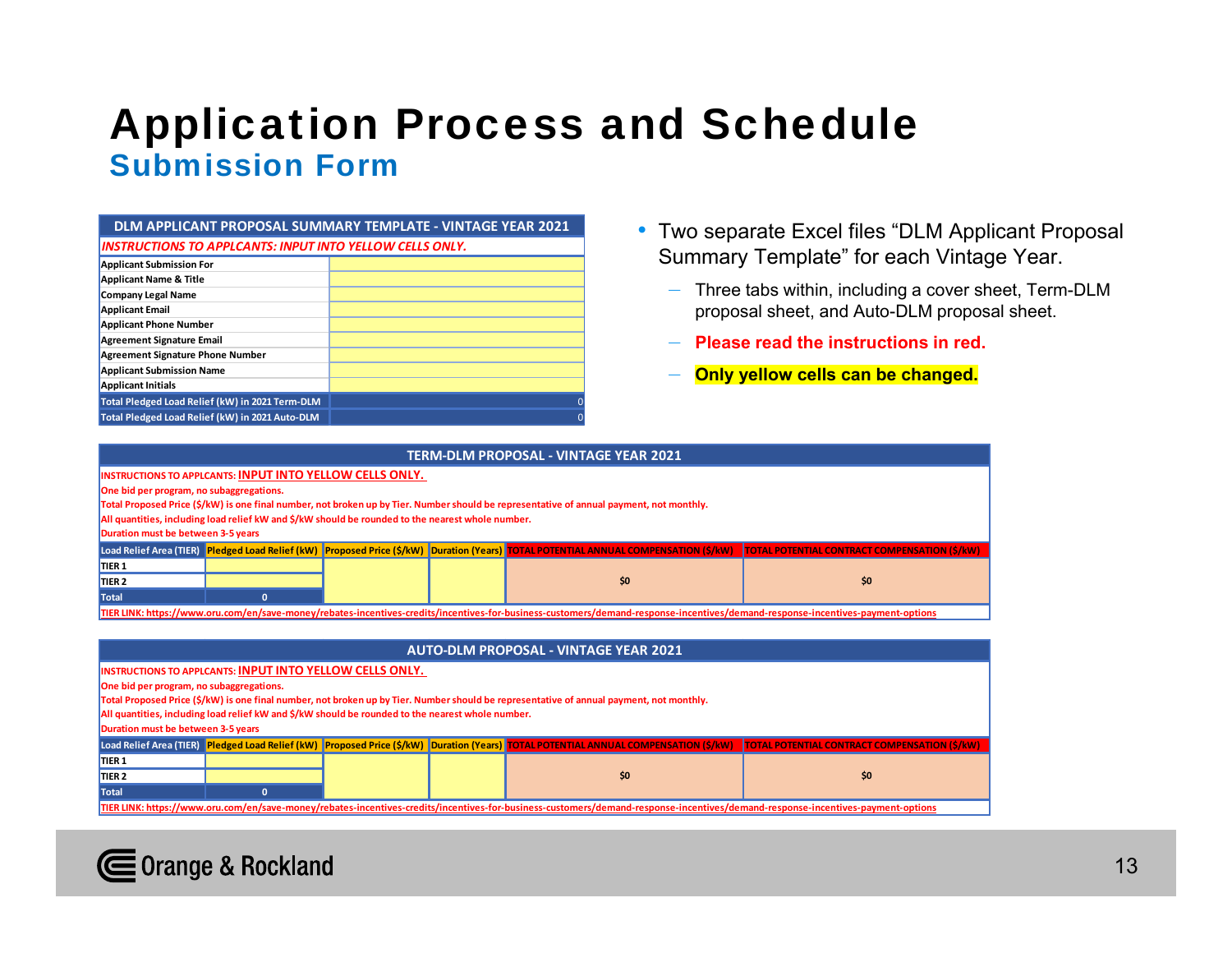## Application Process and Schedule Useful Tips

- $\bullet$  Begin the Aggregator Enrollment Process immediately if you are not already an O&R approved Aggregator by contacting hilowitzj@oru.com
- $\bullet$  Register as a DER Provider with the PSC **here** if you plan to enroll residential customers
- $\bullet$  Obligations associated with each Aggregation must be met separately with separate groups of customers -> The same customers cannot be enrolled in both Auto and Term DLM
- Participants will have to accept or reject the cleared Aggregation for a Vintage Year so please ensure that Incentive Rates are calculated accordingly
- $\bullet$  Incentive Rates are based on a single per kW payment based on performance during the Capability Period -> Not a monthly Reservation Payment like CSRP and DLRP
- $\bullet$  Ensure that all customers you are counting on will be able to enroll by April 1 and can satisfy both permitting and metering requirements
- $\bullet$  Be mindful that aggregations that perform poorly can be subject to performance penalties or early termination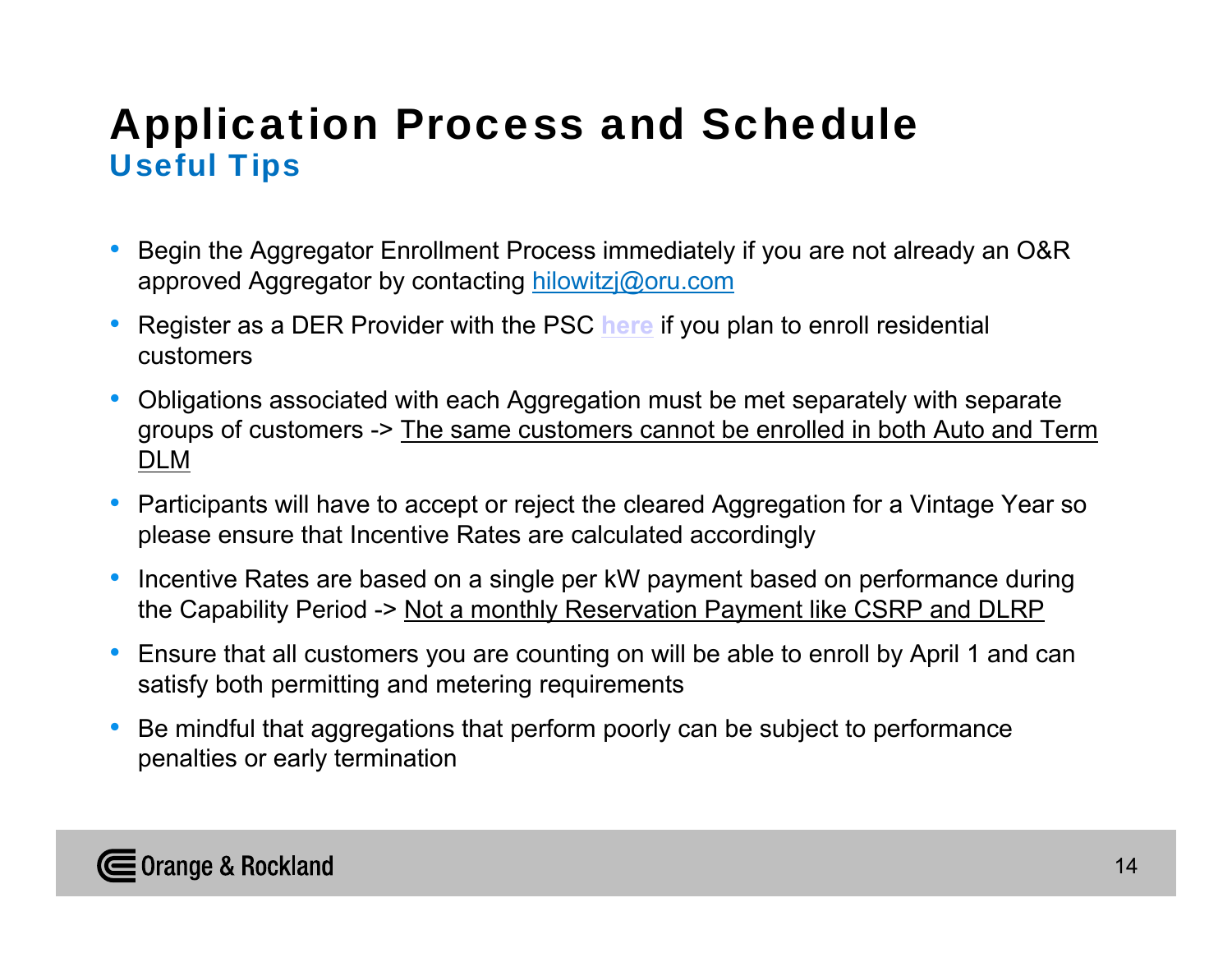#### Evaluation and ContractsEvaluation and Clearing

- All Aggregations will be evaluated individually
- O&R will use a Benefit-Cost Analysis framework to clear bids
- Term-DLM provides Load Relief value comparable to CSRP alone because Load Relief capabilities are similar
- Auto-DLM will be evaluated based on the Load Relief capabilities provided by both CSRP and DLRP
- Proposals for Auto-DLM will receive additional consideration compared to those for Term-DLM
- Tier 2 Areas are listed **here** and there is a link on the RFP Proposal **Templates**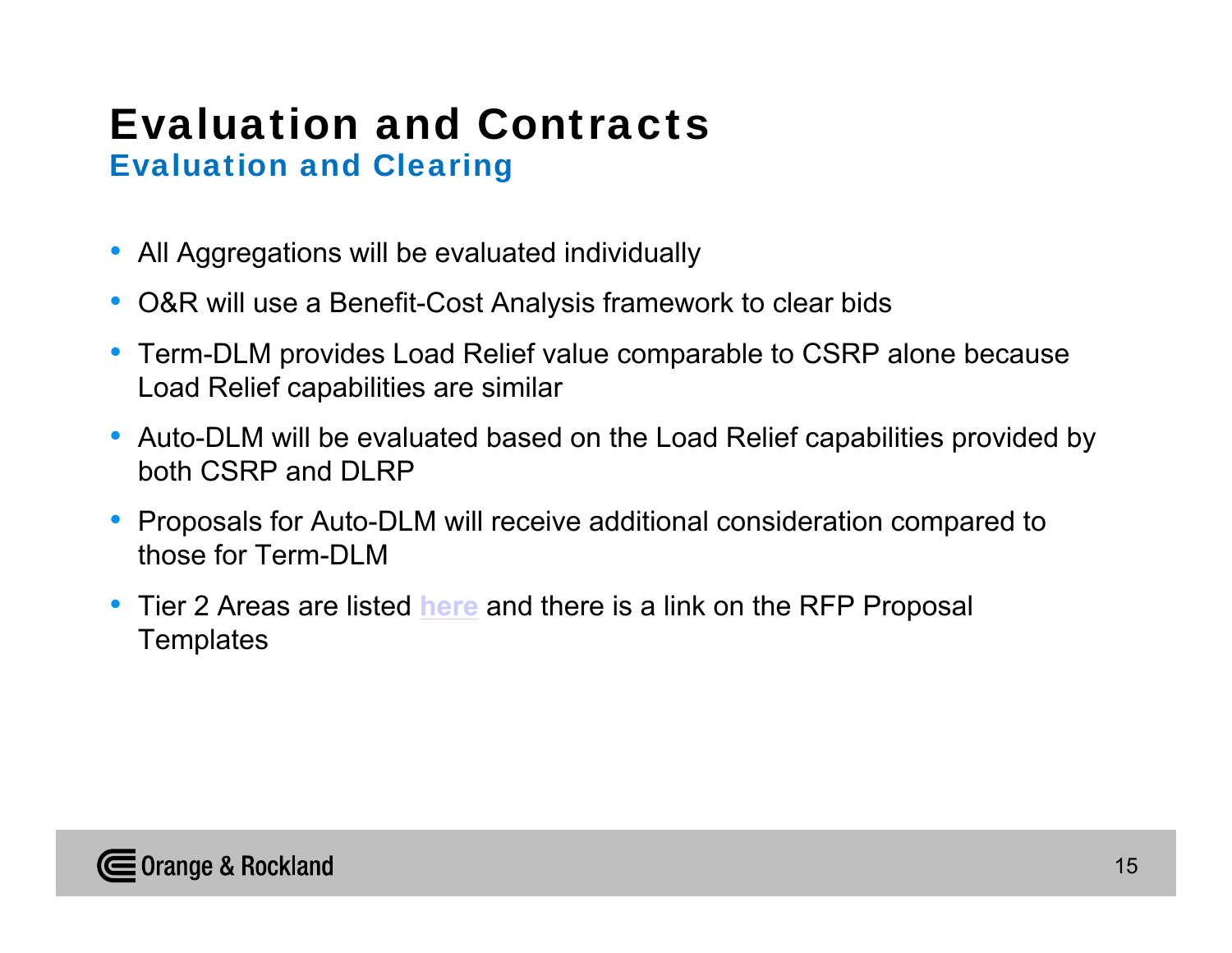#### Evaluation and ContractsContract Offers and Acceptance Options

- O&R will send signed contracts to successful bid winner
- Each contract will contain:
	- Program
	- Cleared Quantity Load Relief in kW
	- $-$  Incentive Rate
	- Tier 1 and Tier 2 breakdown
	- Length of obligation from 3-5 years
- Participants have the option of accepting or rejecting the terms in full
- Separate contracts will be offered for each Vintage Year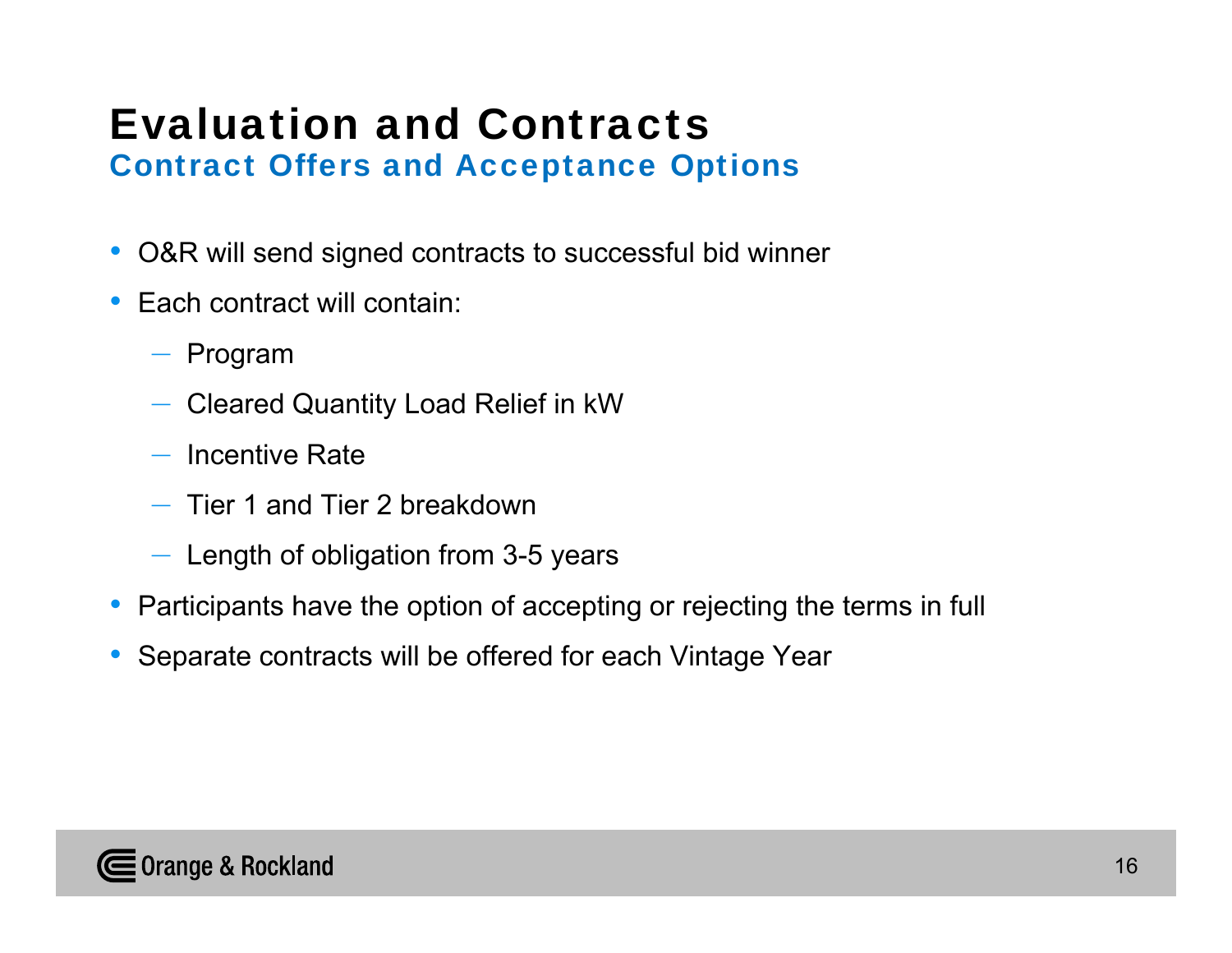#### Customer Eligibility and Metering Requirements Eligibility Requirements for Customers

- Customer must have an interval meter or an AMI meter
- There may be costs associated with installing an interval meter
- Meter installations for Customers participating in Term- or Auto-DLM must be completed by April 1
- For non-AMI Interval Meters Customers are responsible for ensuring adequate communications to ensure that Event performance data will be available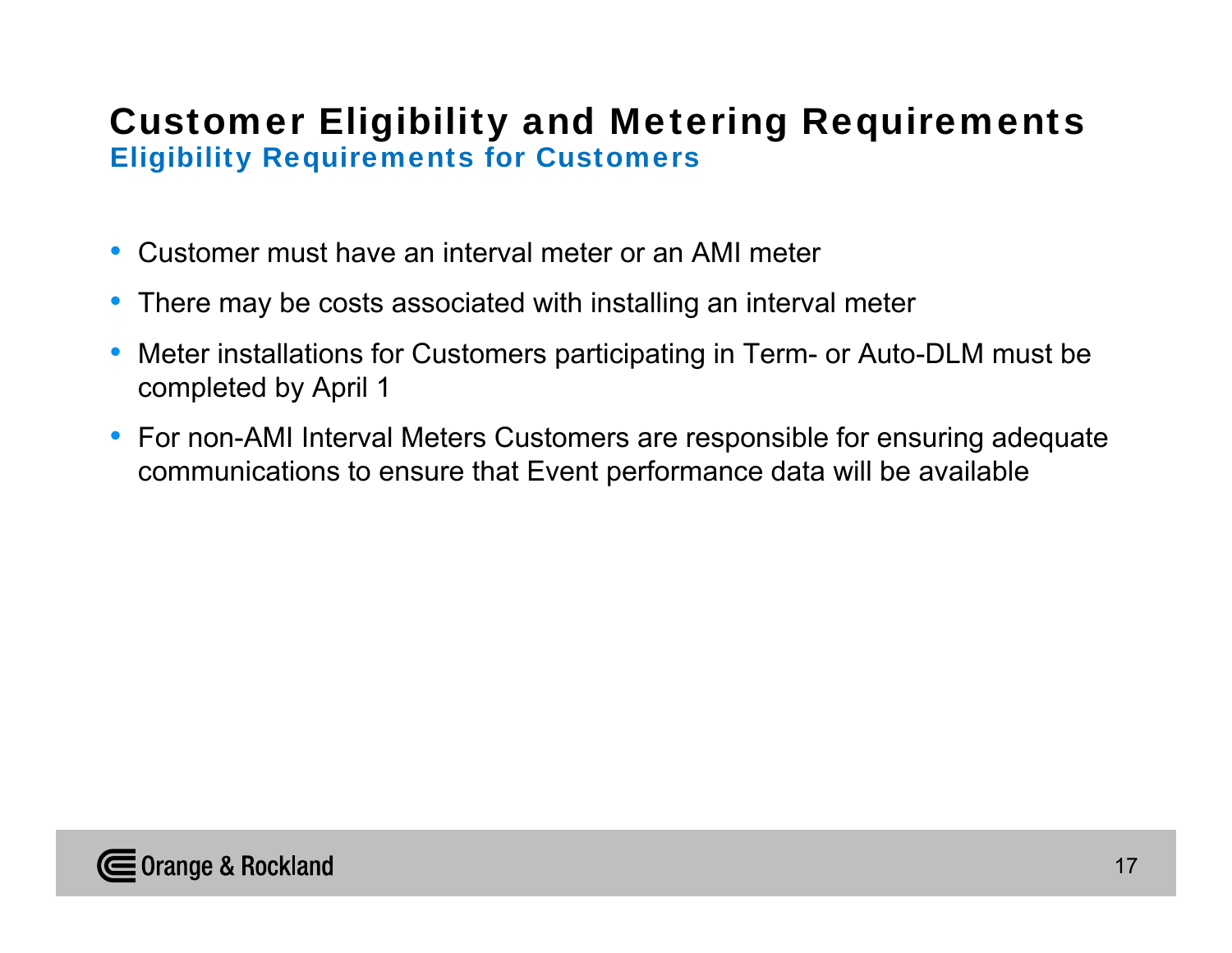## Customer EnrollmentProcess

- Enrollments in <u>DR Portal</u> open March 1
- Only **APPROVED** Participants can access Portal
- Enrollment deadline is April 1
- $\bullet$ Customer enrollment will be similar to CSRP/DLRP
- $\bullet$  All customer enrollments must include:
	- Account Number
	- Program Choice (Term- or Auto-DLM)
	- Baseline Verification Methodology
	- Load Relief via Curtailment (kW, if any)
	- Vintage Year
	- Load Relief via Generation (kW, if any) and corresponding compliance documentation

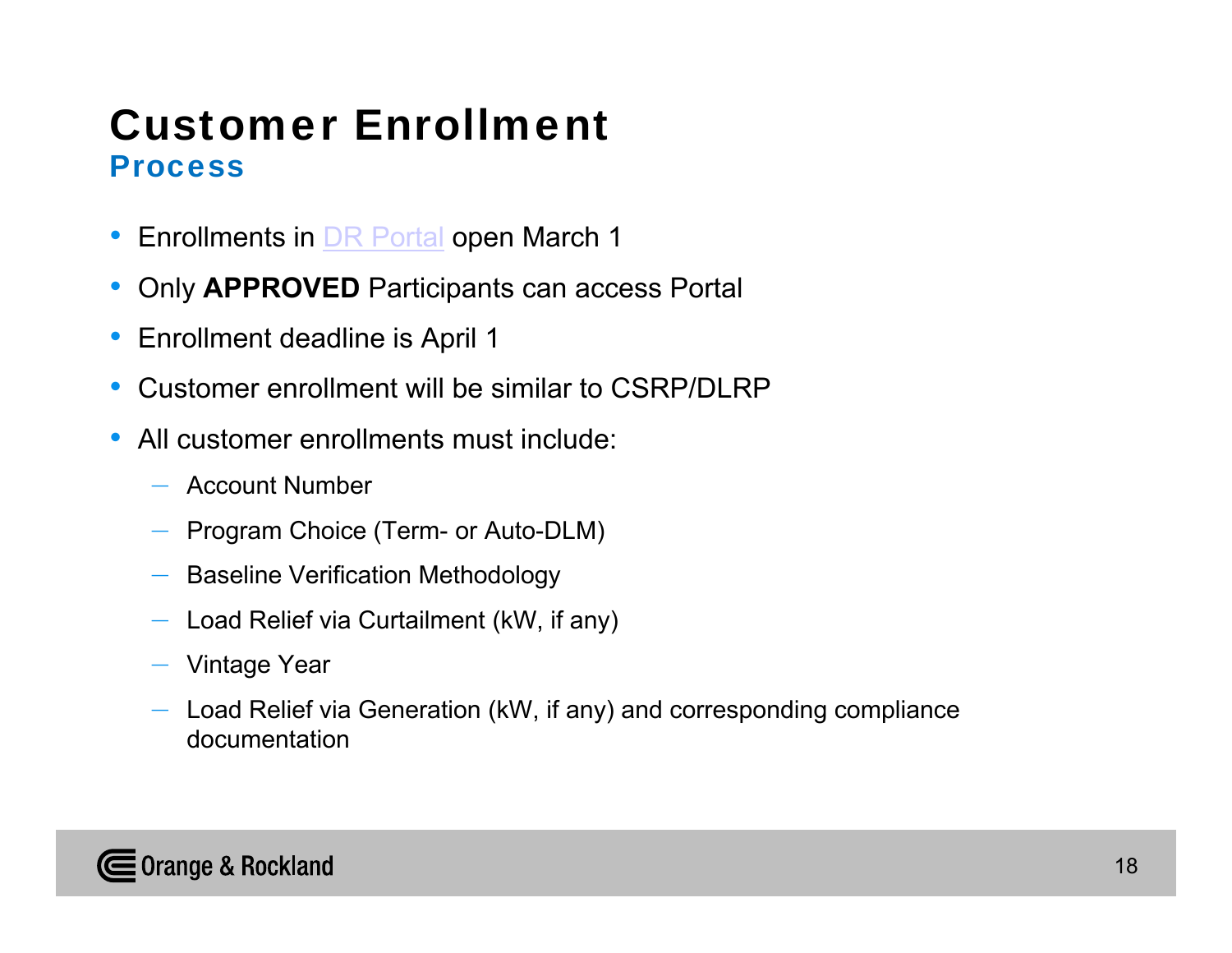#### Customer Enrollment Strategy Considerations

- Customers must be enrolled to perform for a single cleared Aggregation
- Performance will reflect Load Relief provided by groups of Customers during Events relative to the Load Relief obligation of that Aggregation
- Ensure Customers can meet all enrollment and permitting requirements in time for April 1 enrollment deadline or risk performance penalties
- Verify that customers are not cross-registered for other DR Programs that would invalidate their Term- or Auto-DLM registration and that they have not registered with other program Participants

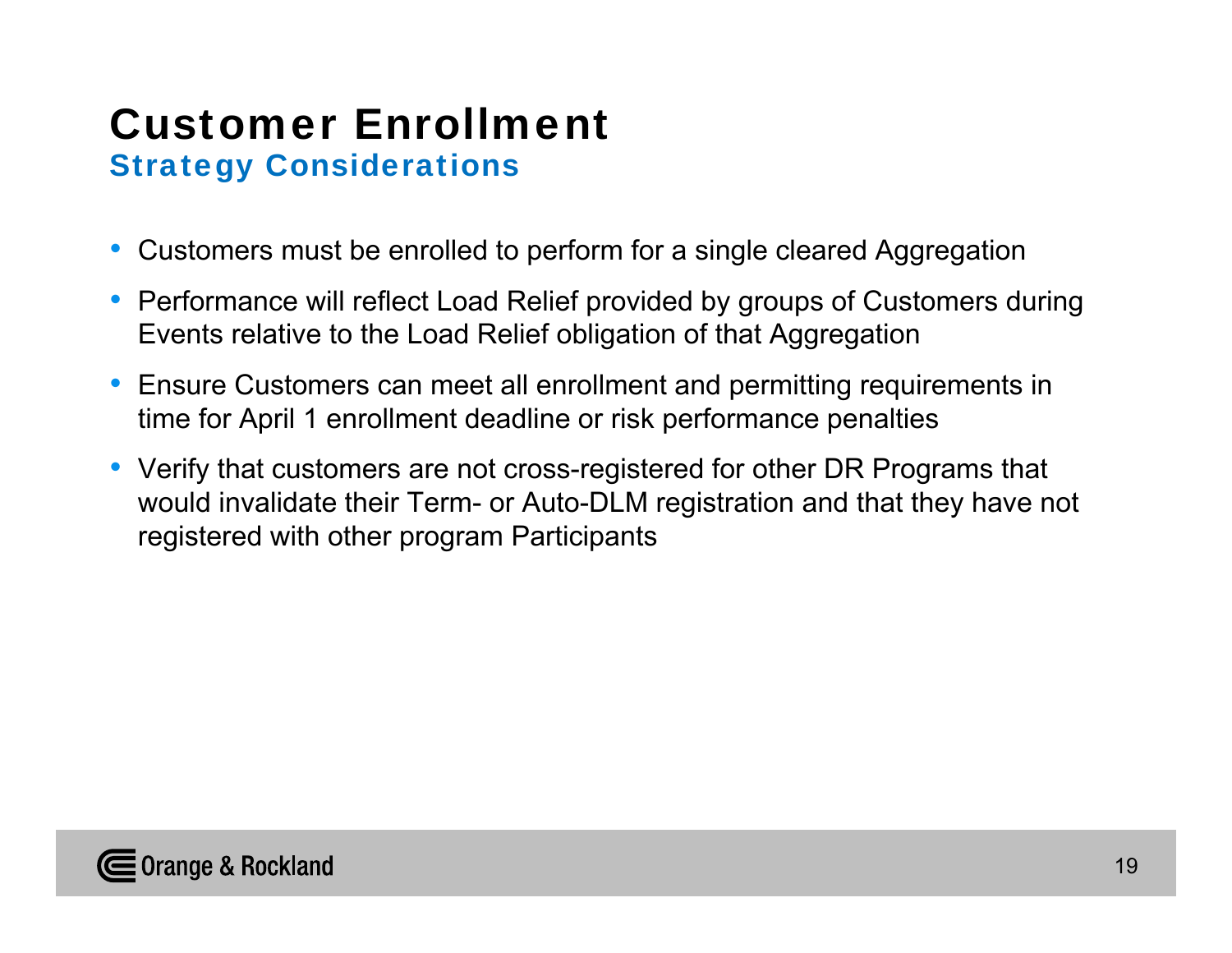#### Performance Evaluation and Payments Event Performance Assessment and Payments

- Event performance is calculated at an Aggregation level
- Average Seasonal Performance Factors across all events determine annual Reservation Payments along with Incentive Rates and Portfolio Quantity of Load Relief associated with an Aggregation
- Aggregations are eligible to earn both Reservation Payments and Performance **Payments**
- Performance Payments are based on kWh of Load Relief provided by Aggregation across events
- Poor performance across events can result in both financial penalties at the end of a season and early termination of Aggregations as part of a contract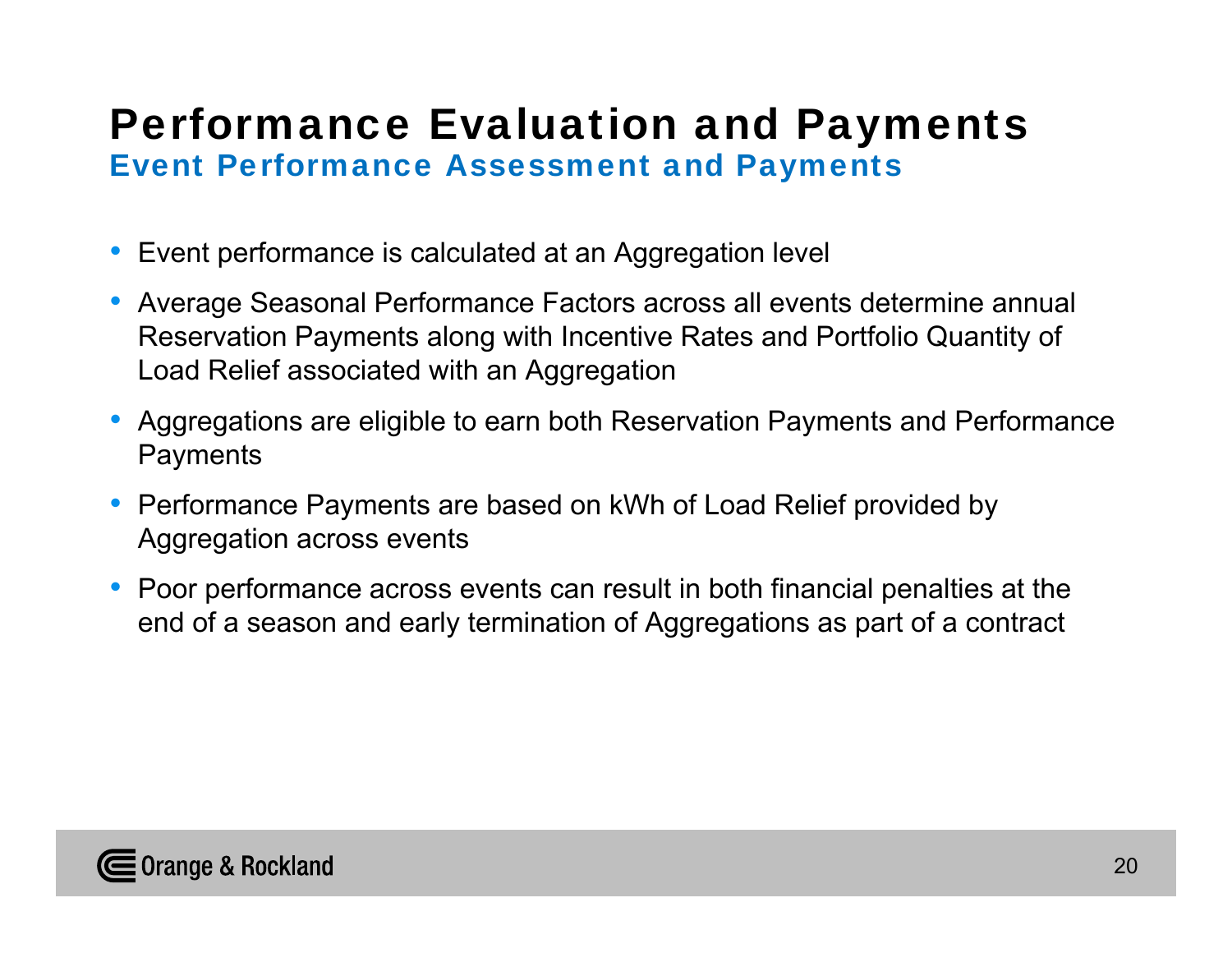## Performance Evaluation and Payments Early Exit Fees

- •Each Aggregation has a Cleared Quantity of Load Relief in kW
- On November 1 prior to each Capability Period, Participants can pay an Early Exit Fee to reduce their Cleared Quantity by a Deficient Quantity, which establishes a new Portfolio Quantity for the remainder of the contract term
- Early Exit Fee = Incentive Rate (\$/kW) X Deficient Quantity (kW) X Remaining Length of Contract (Years) X 10%
- All Early Exit Fees must be paid by November 1 prior to the Capability Period it takes effect for
- • Paying an Early Exit Fee does not quash obligation to pay previously incurred financial penalties
- • Participants who earn an Average Season Performance Factor of less than 0 can be:
	- Assessed financial penalties
	- $-$  Forced to terminate Aggregations before contract expiration and pay associated Early Exit Fees  $\,$ on those Aggregation

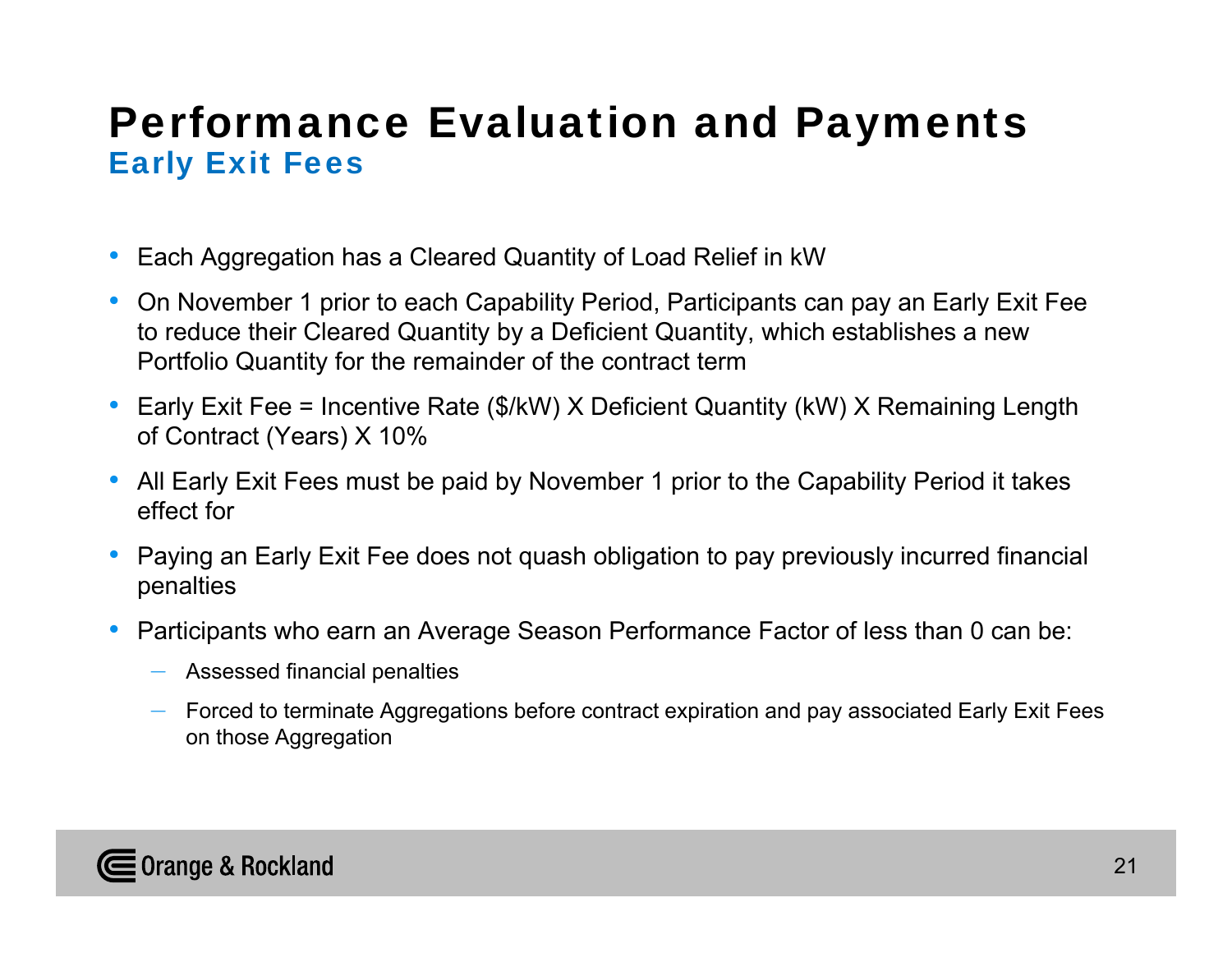## Performance Evaluation and Payments Performance Calculations

- $\bullet$  Load Relief provided during events is measured at an Aggregation level summing Load Relief provided by all customers associated with that Aggregation
- •Participants can select a **Baseline Verification Methodology** for each Customer
- • Event Performance Factor = Sum of Load Relief provided by Customers in an Aggregation / Portfolio Quantity -> Capped at maximum value of 1.00 and minimum value of 0.00
- $\bullet$  Adjusted Performance Factor for Term-DLM = Event Performance Factor if ≤ 0.80
	- $\,$  = Event Performance Factor (0.80 Event Performance Factor) if > 0.80  $\,$
- $\bullet$  Adjusted Performance Factor for Auto-DLM = Event Performance Factor if ≤ 0.90
	- = Event Performance Factor (0.90 Event Performance Factor) if > 0.90
- $\bullet$  Average Season Performance Factor = Average of all Adjusted Performance Factors for Events held during a Capability Period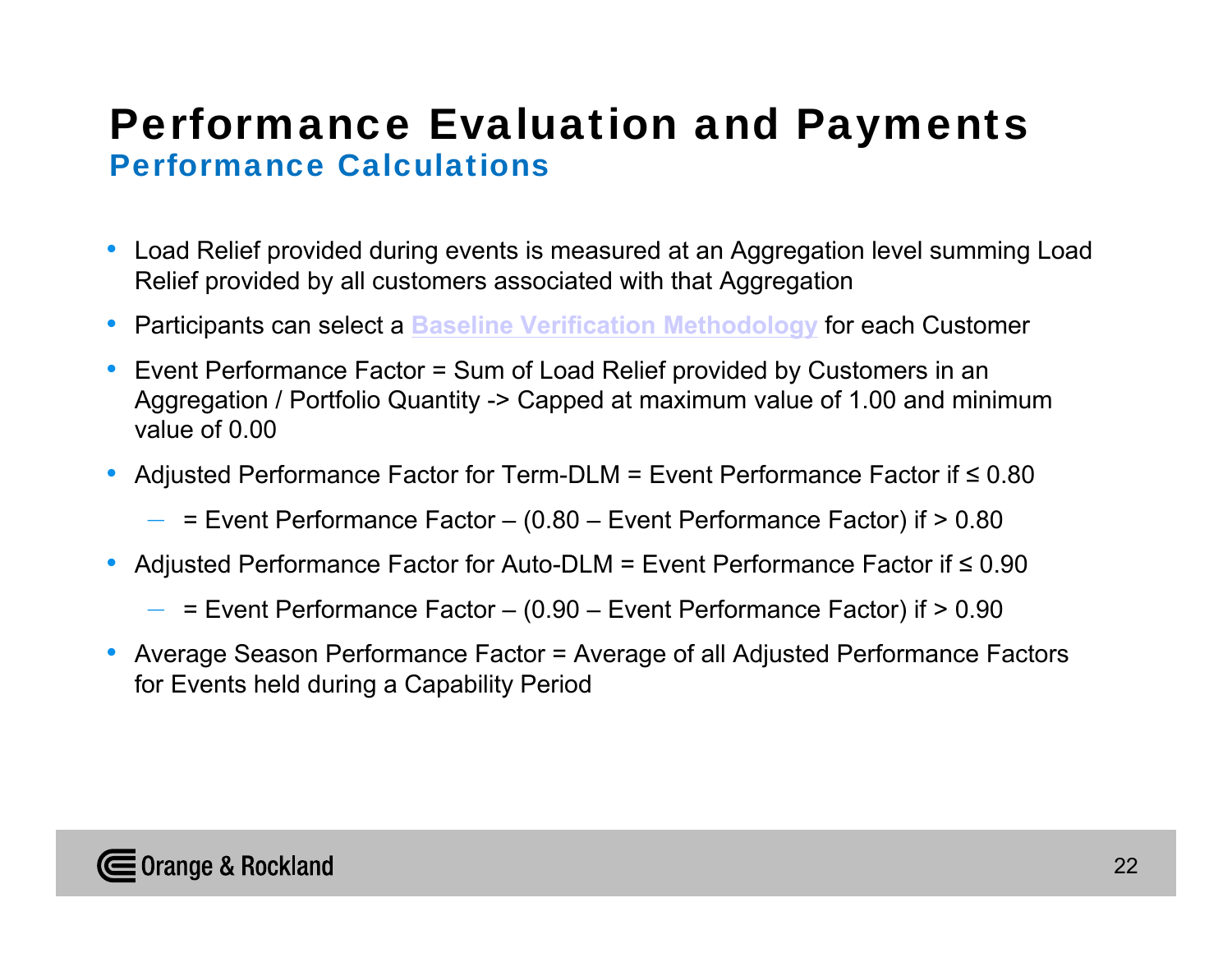#### Performance Evaluation and Payments Performance Calculation Example (Term-DLM)

| Event      | <b>Event</b><br><b>Performance</b><br><b>Factor</b> | <b>Adjusted</b><br><b>Performance</b><br><b>Factor</b> | <b>Average Season</b><br><b>Performance Factor</b> |
|------------|-----------------------------------------------------|--------------------------------------------------------|----------------------------------------------------|
| Event 1    | 1.00                                                | 1.00                                                   |                                                    |
| Event 2    | 0.70                                                | 0.60                                                   |                                                    |
| Event 3    | 0.20                                                | $-0.40$                                                |                                                    |
| For season |                                                     |                                                        | 1.20 / 3 Events = $0.40$                           |

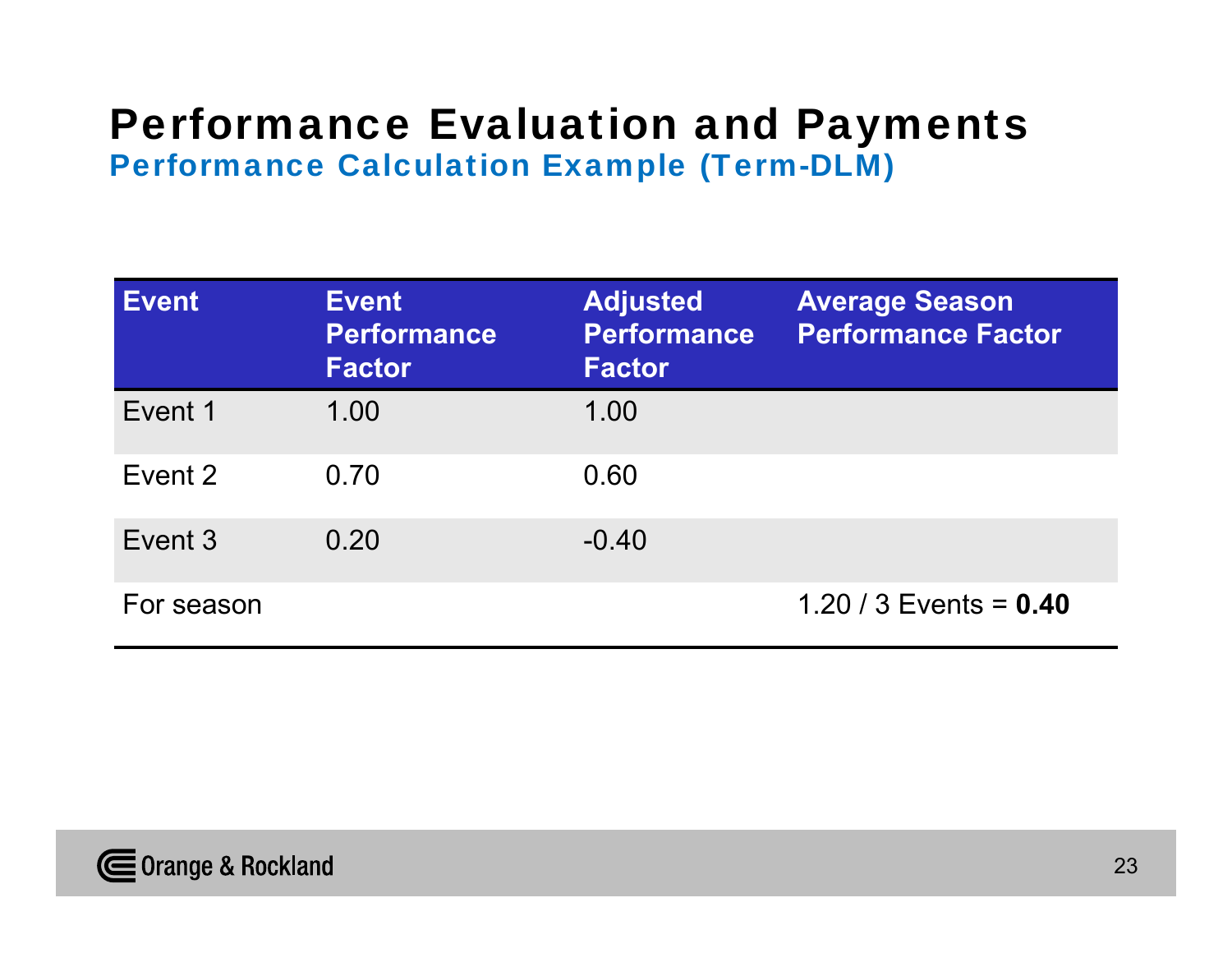## Performance Evaluation and Payments Payment Timing and Calculation

- Both Reservation and Performance Payments will be issued once per year after the conclusion of the Capability Period
- Payments calculated at the Aggregation level
- Reservation Payment = Portfolio Quantity (kW) X Incentive Rate (\$/kW) X Average Season Performance Factor
- • If Average Season Performance Factor is less than 0, Aggregations will **OWE** penalties
	- – These can be deducted from revenue earned by other Aggregations or invoiced separately
- Performance Payments = Aggregation Load Relief in kWh across all events X \$1 per kWh
	- Performance Payments will not be paid based on the performance of customers simultaneously participating in a DLRP Event
	- Performance Payments will not be paid based on the performance of customers enrolled in Rider N

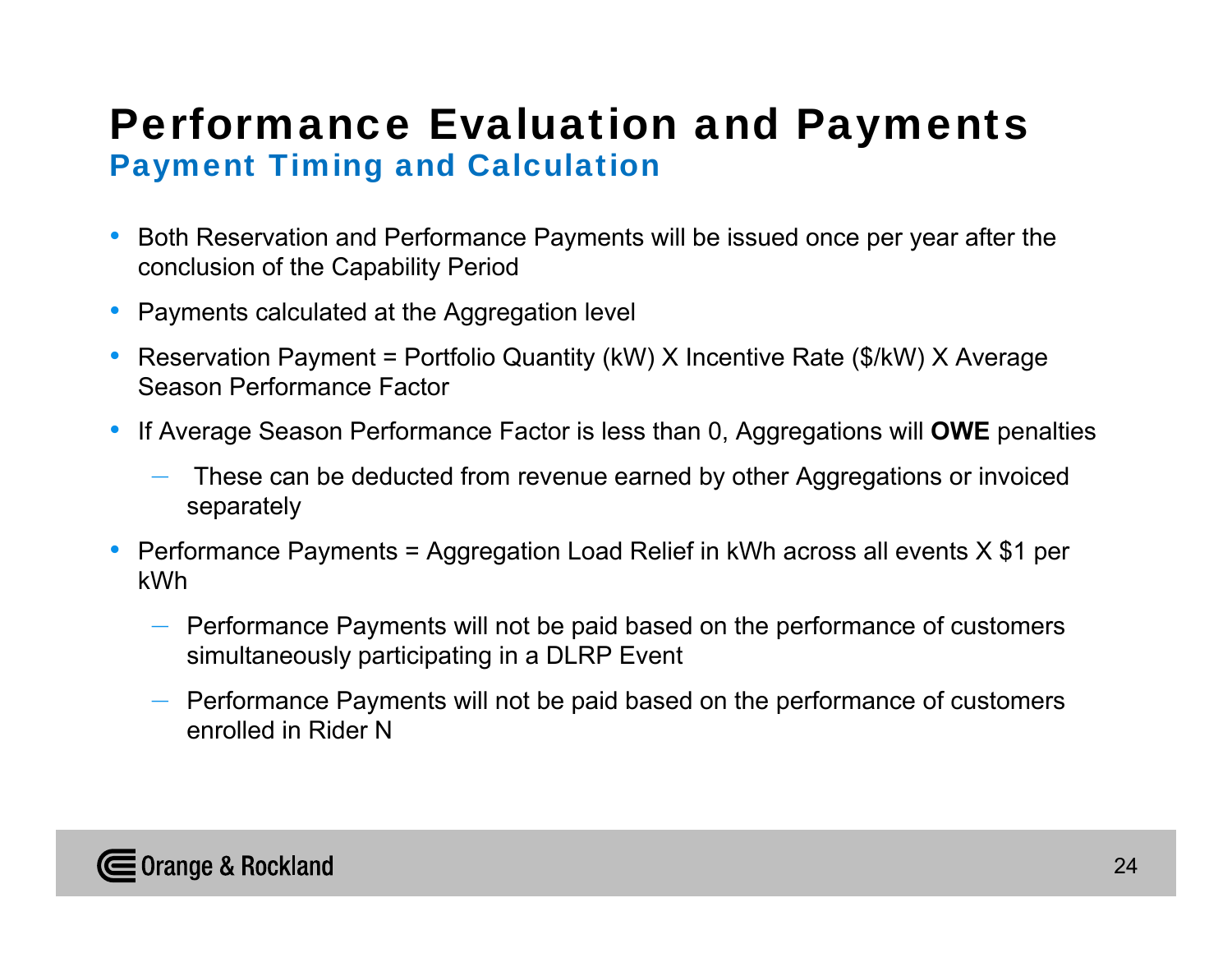# Contract Transfers

Aggregation Transfers